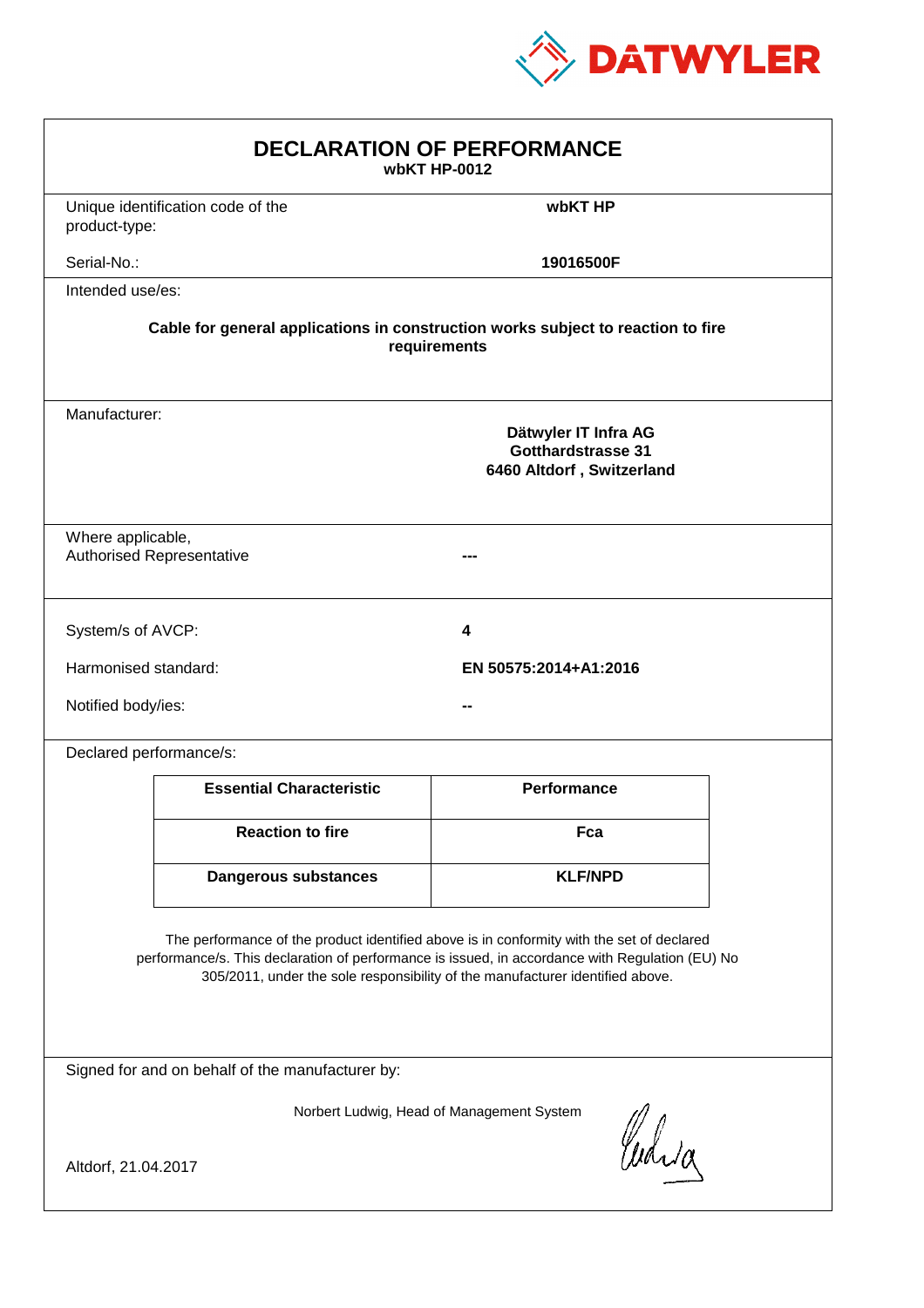

| LEISTUNGSERKLÄRUNG<br>wbKT HP-0012                                                                                                                                                                                                                         |                                              |                                                                                |  |  |
|------------------------------------------------------------------------------------------------------------------------------------------------------------------------------------------------------------------------------------------------------------|----------------------------------------------|--------------------------------------------------------------------------------|--|--|
|                                                                                                                                                                                                                                                            | Eindeutiger Kenncode des Produkttyps:        | wbKT HP                                                                        |  |  |
| Serien-Nr.:                                                                                                                                                                                                                                                |                                              | 19016500F                                                                      |  |  |
| Verwendungszweck(e):                                                                                                                                                                                                                                       |                                              |                                                                                |  |  |
| Kabel/Leitung für allgemeine Anwendungen in Bauwerken in Bezug auf die<br>Anforderungen an das Brandverhalten                                                                                                                                              |                                              |                                                                                |  |  |
| Hersteller:                                                                                                                                                                                                                                                |                                              | Dätwyler IT Infra AG<br><b>Gotthardstrasse 31</b><br>6460 Altdorf, Switzerland |  |  |
|                                                                                                                                                                                                                                                            | Wo anwendbar, Bevollmächtigter:              |                                                                                |  |  |
| System(e) zur Bewertung und Überprüfung der<br>Leistungsbeständigkeit:<br>4                                                                                                                                                                                |                                              |                                                                                |  |  |
|                                                                                                                                                                                                                                                            | Harmonisierte Norm:<br>EN 50575:2014+A1:2016 |                                                                                |  |  |
|                                                                                                                                                                                                                                                            | Notifizierte Stelle(n):                      |                                                                                |  |  |
| Erklärte Leistung(en):                                                                                                                                                                                                                                     |                                              |                                                                                |  |  |
|                                                                                                                                                                                                                                                            | <b>Wesentliche Merkmale</b>                  | Leistung                                                                       |  |  |
|                                                                                                                                                                                                                                                            | <b>Brandverhalten</b>                        | Fca                                                                            |  |  |
|                                                                                                                                                                                                                                                            | Gefährliche Stoffe                           | <b>KLF/NPD</b>                                                                 |  |  |
| Die Leistung des vorstehenden Produkts entspricht der erklärten Leistung/den erklärten<br>Leistungen. Für die Erstellung der Leistungserklärung im Einklang mit der Verordnung (EU) Nr.<br>305/2011 ist allein der obengenannte Hersteller verantwortlich. |                                              |                                                                                |  |  |
| Unterzeichnet für den Hersteller und im Namen des Herstellers von:                                                                                                                                                                                         |                                              |                                                                                |  |  |
| Norbert Ludwig, Head of Management System                                                                                                                                                                                                                  |                                              |                                                                                |  |  |
| Curica<br>Altdorf, 21.04.2017                                                                                                                                                                                                                              |                                              |                                                                                |  |  |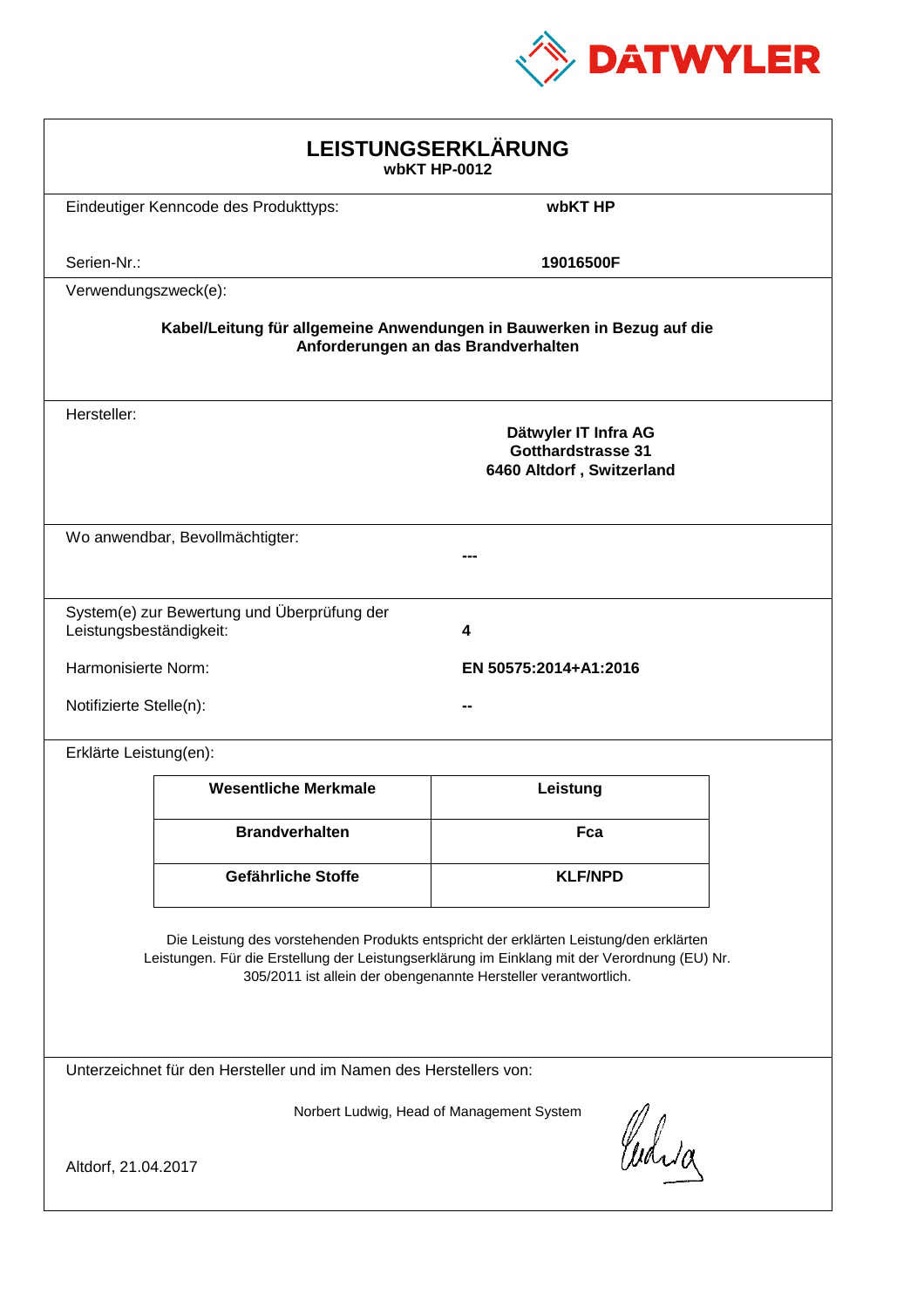

| <b>PRESTATIEVERKLARING</b><br>wbKT HP-0012                                                                                                                                                                                                                                  |                                     |                                                                                |  |  |  |
|-----------------------------------------------------------------------------------------------------------------------------------------------------------------------------------------------------------------------------------------------------------------------------|-------------------------------------|--------------------------------------------------------------------------------|--|--|--|
| producttype:                                                                                                                                                                                                                                                                | Unieke identificatiecode van het    | wbKT HP                                                                        |  |  |  |
| Serienr.:                                                                                                                                                                                                                                                                   |                                     | 19016500F                                                                      |  |  |  |
| Beoogd(e) gebruik(en):                                                                                                                                                                                                                                                      |                                     |                                                                                |  |  |  |
| Kabels voor algemene toepassingen in bouwwerken die onder<br>voorschriften inzake materiaalgedrag bij brand vallen                                                                                                                                                          |                                     |                                                                                |  |  |  |
| Fabrikant:                                                                                                                                                                                                                                                                  |                                     | Dätwyler IT Infra AG<br><b>Gotthardstrasse 31</b><br>6460 Altdorf, Switzerland |  |  |  |
|                                                                                                                                                                                                                                                                             | indien van toepassing, Gemachtigde: |                                                                                |  |  |  |
| Het systeem of de systemen voor de<br>beoordeling en verificatie van de<br>4<br>prestatiebestendigheid:<br>Geharmoniseerde norm:<br>EN 50575:2014+A1:2016<br>Aangemelde instantie(s):                                                                                       |                                     |                                                                                |  |  |  |
| Aangegeven prestatie(s)                                                                                                                                                                                                                                                     |                                     |                                                                                |  |  |  |
|                                                                                                                                                                                                                                                                             | Essentiële kenmerken                | <b>Prestatie</b>                                                               |  |  |  |
|                                                                                                                                                                                                                                                                             | <b>Brandreactie</b>                 | Fca                                                                            |  |  |  |
|                                                                                                                                                                                                                                                                             | Gevaarlijke stoffen                 | <b>KLF/NPD</b>                                                                 |  |  |  |
| De prestaties van het hierboven omschreven product zijn conform de aangegeven prestaties. Deze<br>prestatieverklaring wordt in overeenstemming met Verordening (EU) nr. 305/2011 onder de exclusieve<br>verantwoordelijkheid van de hierboven vermelde fabrikant verstrekt. |                                     |                                                                                |  |  |  |
| Ondertekend voor en namens de fabrikant door:                                                                                                                                                                                                                               |                                     |                                                                                |  |  |  |
| Norbert Ludwig, Head of Management System<br>Curia<br>Altdorf, 21.04.2017                                                                                                                                                                                                   |                                     |                                                                                |  |  |  |
|                                                                                                                                                                                                                                                                             |                                     |                                                                                |  |  |  |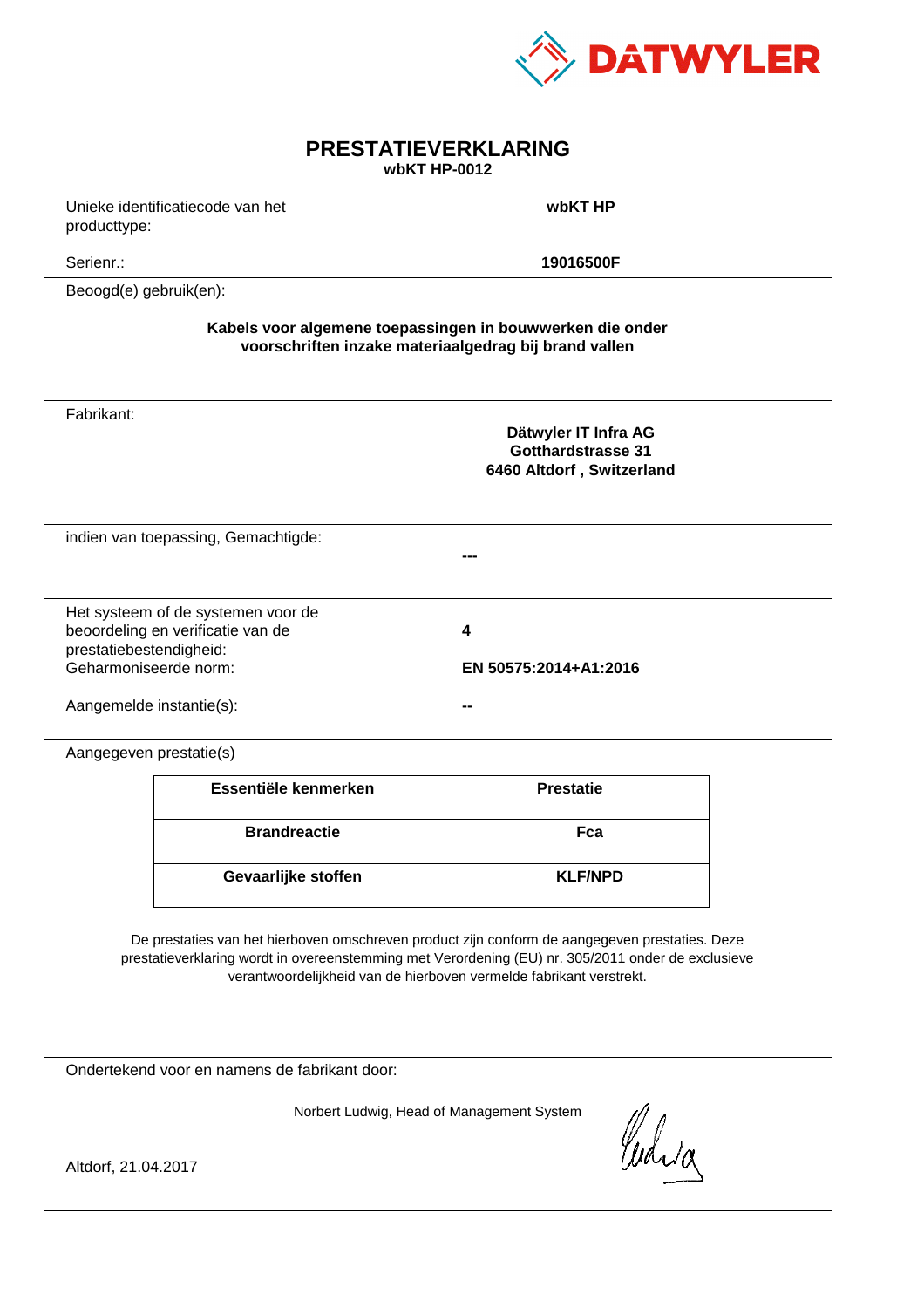

| DÉCLARATION DES PERFORMANCES<br>wbKT HP-0012                   |                                                                   |                                                                                                                                                                                                                                                                  |  |
|----------------------------------------------------------------|-------------------------------------------------------------------|------------------------------------------------------------------------------------------------------------------------------------------------------------------------------------------------------------------------------------------------------------------|--|
| produit type:                                                  | Code d'identification unique du                                   | wbKT HP                                                                                                                                                                                                                                                          |  |
| Numéro de série:                                               |                                                                   | 19016500F                                                                                                                                                                                                                                                        |  |
| Usage(s) prévu(s):                                             |                                                                   |                                                                                                                                                                                                                                                                  |  |
|                                                                |                                                                   | Câble pour applications générales dans les ouvrages de construction soumis<br>aux exigences de réaction au feu                                                                                                                                                   |  |
| Fabricant:                                                     |                                                                   | Dätwyler IT Infra AG<br><b>Gotthardstrasse 31</b><br>6460 Altdorf, Switzerland                                                                                                                                                                                   |  |
|                                                                | Le cas échéant, Mandataire                                        |                                                                                                                                                                                                                                                                  |  |
| performances:<br>Norme harmonisée:<br>Organisme(s) notifié(s): | Système(s) d'évaluation et de<br>vérification de la constance des | 4<br>EN 50575:2014+A1:2016                                                                                                                                                                                                                                       |  |
|                                                                | Performance(s) déclarée(s):                                       |                                                                                                                                                                                                                                                                  |  |
|                                                                | Caractéristique essentielle                                       | <b>Performance</b>                                                                                                                                                                                                                                               |  |
|                                                                | <b>Réaction au feu</b>                                            | Fca                                                                                                                                                                                                                                                              |  |
|                                                                | <b>Substances dangereuses</b>                                     | <b>KLF/NPD</b>                                                                                                                                                                                                                                                   |  |
|                                                                |                                                                   | Les performances du produit identifié ci-dessus sont conformes aux performances déclarées.<br>Conformément au règlement (UE) no 305/2011, la présente déclaration des performances est<br>établie sous la seule responsabilité du fabricant mentionné ci-dessus. |  |
|                                                                | Signé pour le fabricant et en son nom par:                        |                                                                                                                                                                                                                                                                  |  |
| Altdorf, 21.04.2017                                            |                                                                   | Norbert Ludwig, Head of Management System<br>Curia                                                                                                                                                                                                               |  |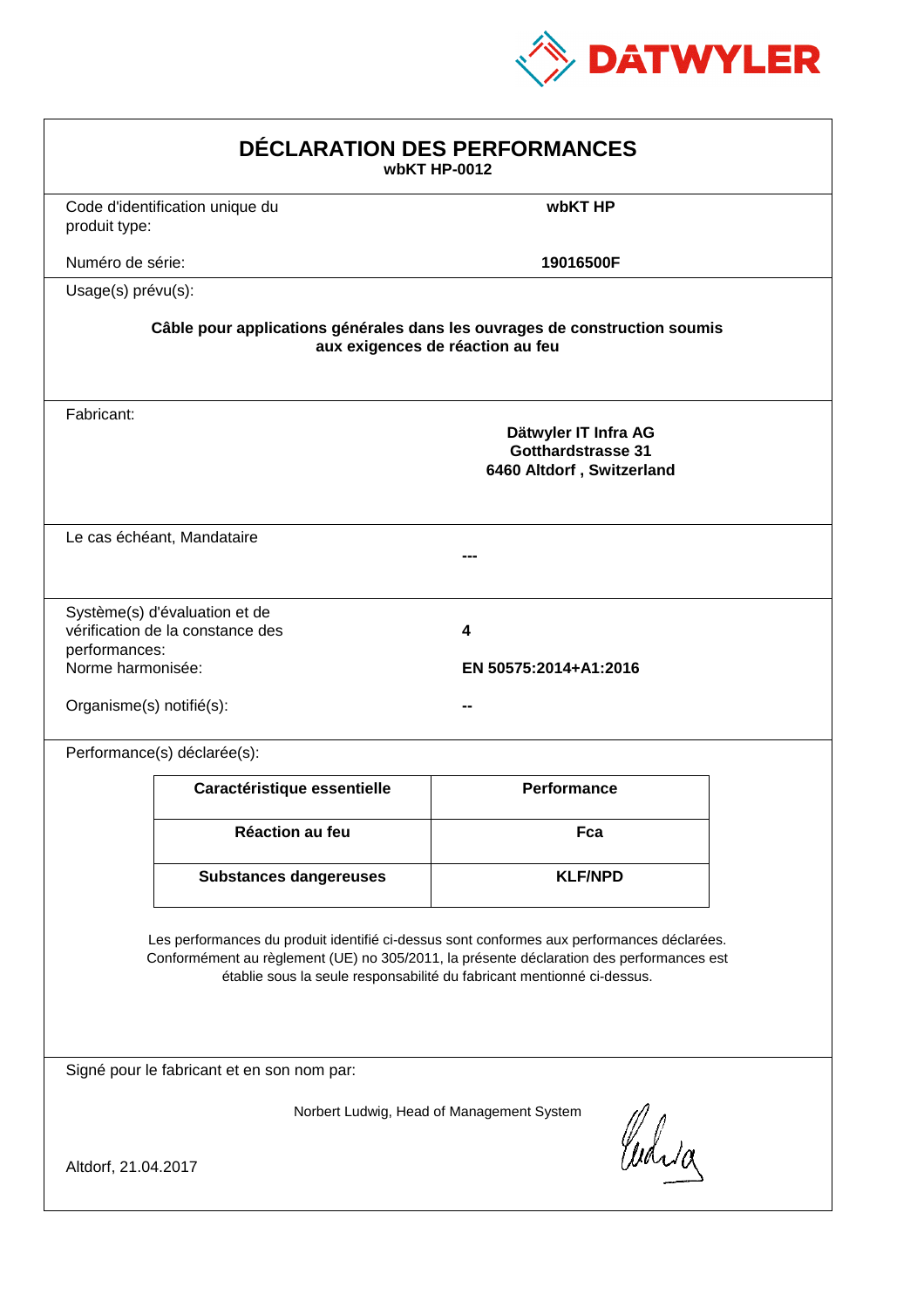

| <b>DECLARACIÓN DE PRESTACIONES</b><br>wbKT HP-0012                                                                                                                                                                                                                                             |                                                                                                        |                     |  |  |  |
|------------------------------------------------------------------------------------------------------------------------------------------------------------------------------------------------------------------------------------------------------------------------------------------------|--------------------------------------------------------------------------------------------------------|---------------------|--|--|--|
| producto tipo:                                                                                                                                                                                                                                                                                 | Código de identificación única del                                                                     | wbKT HP             |  |  |  |
| Número de serie:                                                                                                                                                                                                                                                                               |                                                                                                        | 19016500F           |  |  |  |
| Usos previstos:                                                                                                                                                                                                                                                                                |                                                                                                        |                     |  |  |  |
|                                                                                                                                                                                                                                                                                                | Cable sujeto a requisitos de reacción al fuego para aplicaciones generales en obras<br>de construcción |                     |  |  |  |
| Fabricante:                                                                                                                                                                                                                                                                                    | Dätwyler IT Infra AG<br>Gotthardstrasse 31<br>6460 Altdorf, Switzerland                                |                     |  |  |  |
|                                                                                                                                                                                                                                                                                                | En su caso, Representante autorizado:                                                                  |                     |  |  |  |
| Sistemas de evaluación y verificación<br>de la constancia de las prestaciones<br>4<br>$(EVCP)$ :<br>Norma armonizada:<br>EN 50575:2014+A1:2016<br>Organismos notificados:                                                                                                                      |                                                                                                        |                     |  |  |  |
|                                                                                                                                                                                                                                                                                                | Prestaciones declaradas:                                                                               |                     |  |  |  |
|                                                                                                                                                                                                                                                                                                | Característica esencial                                                                                | <b>Prestaciones</b> |  |  |  |
|                                                                                                                                                                                                                                                                                                | Reacción al fuego                                                                                      | Fca                 |  |  |  |
|                                                                                                                                                                                                                                                                                                | <b>Sustancias peligrosas</b>                                                                           | <b>KLF/NPD</b>      |  |  |  |
| Las prestaciones del producto identificado anteriormente son conformes con el conjunto de<br>prestaciones declaradas. La presente declaración de prestaciones se emite, de conformidad con<br>el Reglamento (UE) nº 305/2011, bajo la sola responsabilidad del fabricante arriba identificado. |                                                                                                        |                     |  |  |  |
|                                                                                                                                                                                                                                                                                                | Firmado por y en nombre del fabricante por:                                                            |                     |  |  |  |
| Norbert Ludwig, Head of Management System<br>anda<br>Altdorf, 21.04.2017                                                                                                                                                                                                                       |                                                                                                        |                     |  |  |  |